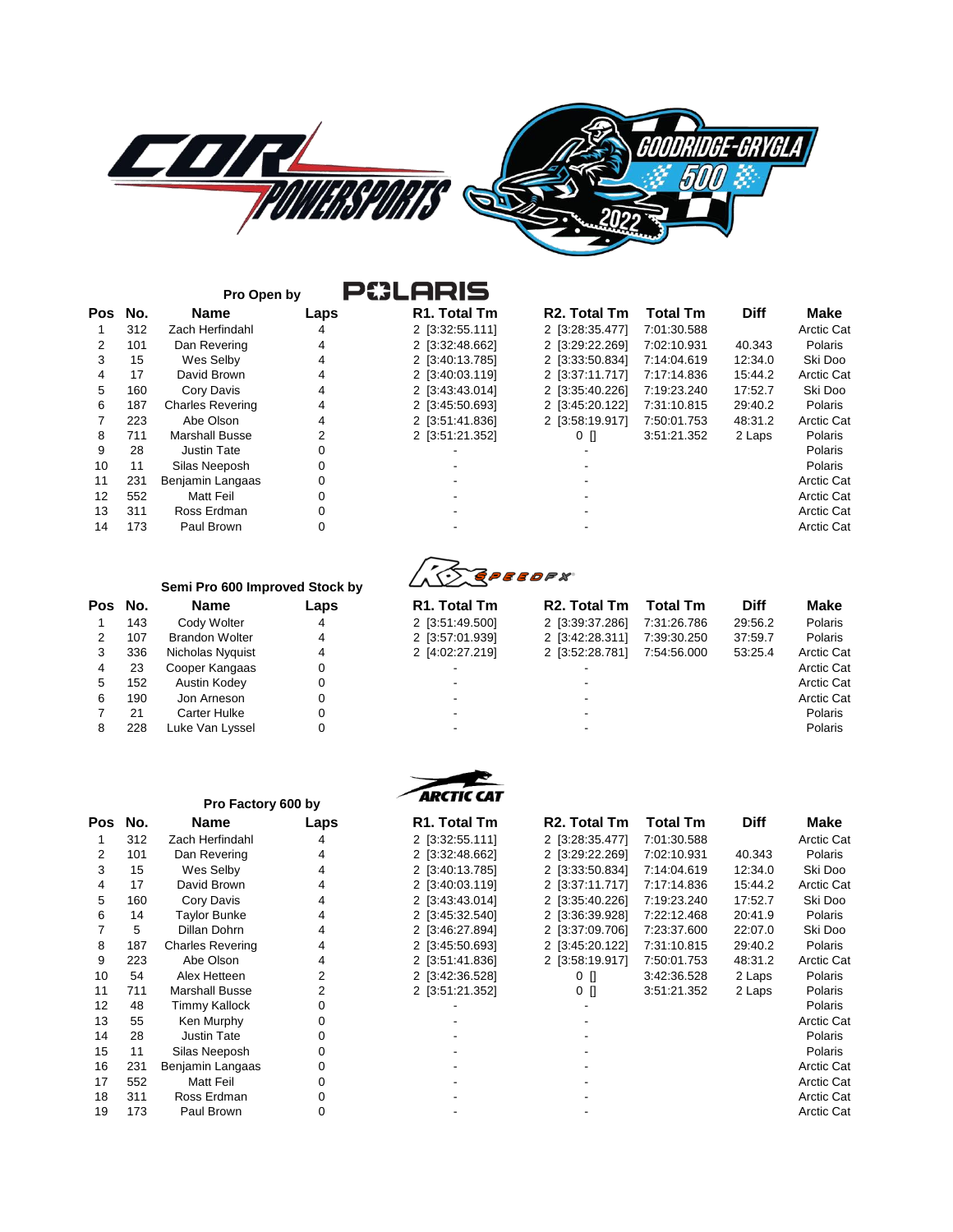|    |     | Semi Pro Factory 600 by |                |
|----|-----|-------------------------|----------------|
| οs | No. | Name                    | Laps           |
| 1  | 874 | Boe Bunke               | 4              |
| 2  | 143 | Cody Wolter             | 4              |
| 3  | 107 | <b>Brandon Wolter</b>   | 4              |
| 4  | 34  | Parker Krumm            | 4              |
| 5  | 136 | Jesse Halstrom          | 4              |
| 6  | 336 | Nicholas Nyquist        | 4              |
| 7  | 242 | Derick Krug             | 4              |
| 8  | 52  | Wyatt Halek-Hooper      | 4              |
| 9  | 25  | <b>Brock Young</b>      | 4              |
| 10 | 94  | Caleb Nymann            | 2              |
| 11 | 399 | Scott McColl            | $\overline{2}$ |
| 12 | 188 | Evan Peppel             | 0              |
| 13 | 256 | Kyle Grover             | 0              |
| 14 | 149 | Adam Longtin            | 0              |
| 15 | 88  | Dawson Diesen           | 0              |
| 16 | 228 | Luke Van Lyssel         | 0              |
| 17 | 152 | Austin Kodey            | 0              |
| 18 | 23  | Cooper Kangaas          | 0              |
| 19 | 21  | <b>Carter Hulke</b>     | 0              |

|     |     | <b>Sport Stock by</b> |                |
|-----|-----|-----------------------|----------------|
| Pos | No. | Name                  | Laps           |
| 1   | 444 | Lydia Sobeck          | 4              |
| 2   | 251 | <b>Trent Reierson</b> | 4              |
| 3   | 211 | Hollister Struck      | 4              |
| 4   | 12  | Jackson Peterson      | 4              |
| 5   | 411 | Anakin Bosek          | 4              |
| 6   | 132 | Adam Brandt           | 4              |
| 7   | 225 | Larry Thayer          | 4              |
| 8   | 44  | Joshua Nordine        | $\overline{2}$ |
| 9   | 244 | Chance Ogle           | 0              |
| 10  | 321 | Mavrick Broden        | 0              |
| 11  | 10  | Jewel Neeposh         | 0              |
| 12  | 212 | Derek Kloety          | 0              |
| 13  | 295 | Kealan Downs          | 0              |
| 14  | 324 | Austin Dohse          | 0              |
| 15  | 175 | Keigan Bollesen       | U              |

|     |     | Pro Factory Vet 40+ by |      |
|-----|-----|------------------------|------|
| Pos | No. | <b>Name</b>            | Laps |
| 1   | 196 | Craig Ritzinger        | 4    |
| 2   | 169 | Nick Roehl             | 2    |
| 3   | 84  | Eric Christensen       | 0    |
|     | 190 | Jon Arneson            |      |

|                |     | <b>Sport Improved Stock by</b> |      | $-7.17111.$               |                           |                 |             |                   |
|----------------|-----|--------------------------------|------|---------------------------|---------------------------|-----------------|-------------|-------------------|
| 'os            | No. | Name                           | Laps | R <sub>1</sub> . Total Tm | R <sub>2</sub> . Total Tm | <b>Total Tm</b> | <b>Diff</b> | Make              |
|                | 444 | Lydia Sobeck                   | 4    | 2 [4:05:44.772]           | 2 [4:05:55.453]           | 8:11:40.225     | 10:09.6     | Ski Doo           |
| $\overline{2}$ | 251 | Trent Reierson                 | 4    | 2 [4:24:24.744]           | 2 [4:01:21.764]           | 8:25:46.508     | 24:15.9     | <b>Arctic Cat</b> |
| 3              | 411 | Anakin Bosek                   | 4    | 2 [4:30:58.766]           | 2 [4:26:12.937]           | 8:57:11.703     | 55:41.1     | Polaris           |
| 4              | 132 | Adam Brandt                    | 4    | 2 [4:37:51.340]           | 2 [4:57:55.795]           | 9:35:47.135     | 34:16.5     | <b>Arctic Cat</b> |
| 5              | 87  | Jared Christensen              | 2    | 2 [4:39:46.553]           | $0$ $\prod$               | 4:39:46.553     | 2 Laps      | Polaris           |
| 6              | 212 | Derek Kloety                   | 0    |                           |                           |                 |             | <b>Arctic Cat</b> |
|                | 324 | Austin Dohse                   | 0    |                           |                           |                 |             | Polaris           |
| 8              | 321 | <b>Mayrick Broden</b>          |      |                           |                           |                 |             | <b>Arctic Cat</b> |

|--|

| Pos | No. | <b>Name</b>           | Laps | R1. Total Tm    | R <sub>2</sub> . Total Tm | <b>Total Tm</b> | <b>Diff</b> | Make              |
|-----|-----|-----------------------|------|-----------------|---------------------------|-----------------|-------------|-------------------|
|     | 874 | Boe Bunke             |      | 2 [3:49:13.942] | 2 [3:36:54.167]           | 7:26:08.109     | 24:37.5     | Polaris           |
| 2   | 143 | Cody Wolter           |      | 2 [3:51:49.500] | 2 [3:39:37.286]           | 7:31:26.786     | 29:56.2     | Polaris           |
| 3   | 107 | <b>Brandon Wolter</b> |      | 2 [3:57:01.939] | 2 [3:42:28.311]           | 7:39:30.250     | 37:59.7     | Polaris           |
| 4   | 34  | Parker Krumm          | 4    | 2 [4:00:17.282] | 2 [3:48:26.937]           | 7:48:44.219     | 47:13.6     | Ski Doo           |
| 5.  | 136 | Jesse Halstrom        | 4    | 2 [4:01:49.963] | 2 [3:48:30.987]           | 7:50:20.950     | 48:50.4     | <b>Arctic Cat</b> |
| 6   | 336 | Nicholas Nyquist      |      | 2 [4:02:27.219] | 2 [3:52:28.781]           | 7:54:56.000     | 53:25.4     | <b>Arctic Cat</b> |
|     | 242 | Derick Krug           |      | 2 [4:03:55.112] | 2 [3:57:43.227]           | 8:01:38.339     | 00:07.8     | Polaris           |
| 8   | 52  | Wyatt Halek-Hooper    |      | 2 [4:07:17.418] | 2 [4:05:45.649]           | 8:13:03.067     | 11:32.5     | Polaris           |
| 9   | 25  | <b>Brock Young</b>    | 4    | 2 [5:02:22.513] | 2 [3:45:07.114]           | 8:47:29.627     | 45:59.0     | <b>Arctic Cat</b> |
| 10  | 94  | Caleb Nymann          |      | 2 [3:55:00.811] | $0$ $\Box$                | 3:55:00.811     | 2 Laps      | <b>Arctic Cat</b> |
| 11  | 399 | Scott McColl          |      | 2 [4:25:47.304] | 0 []                      | 4:25:47.304     | 2 Laps      | <b>Arctic Cat</b> |
| 12  | 188 | Evan Peppel           |      |                 |                           |                 |             | Polaris           |
| 13  | 256 | Kyle Grover           |      |                 |                           |                 |             | Polaris           |
| 14  | 149 | Adam Longtin          |      |                 |                           |                 |             | <b>Arctic Cat</b> |
| 15  | 88  | Dawson Diesen         |      |                 |                           |                 |             | <b>Arctic Cat</b> |
| 16  | 228 | Luke Van Lyssel       |      |                 |                           |                 |             | Polaris           |
| 17  | 152 | Austin Kodey          |      |                 |                           |                 |             | <b>Arctic Cat</b> |
| 18  | 23  | Cooper Kangaas        |      |                 |                           |                 |             | <b>Arctic Cat</b> |
| 19  | 21  | Carter Hulke          |      |                 |                           |                 |             | Polaris           |

|     |     | <b>Sport Stock by</b>   |      |                                     |                           |                 |             |                   |
|-----|-----|-------------------------|------|-------------------------------------|---------------------------|-----------------|-------------|-------------------|
| Pos | No. | <b>Name</b>             | Laps | RACING<br>R <sub>1</sub> . Total Tm | R <sub>2</sub> . Total Tm | <b>Total Tm</b> | <b>Diff</b> | Make              |
|     | 444 | Lydia Sobeck            | 4    | 2 [4:05:44.772]                     | 2 [4:05:55.453]           | 8:11:40.225     | 10:09.6     | Ski Doo           |
| 2   | 251 | <b>Trent Reierson</b>   | 4    | 2 [4:24:24.744]                     | 2 [4:01:21.764]           | 8:25:46.508     | 24:15.9     | <b>Arctic Cat</b> |
| 3   | 211 | <b>Hollister Struck</b> | 4    | 2 [4:29:41.874]                     | 2 [4:16:30.704]           | 8:46:12.578     | 44:42.0     | Polaris           |
| 4   | 12  | Jackson Peterson        | 4    | 2 [4:30:52.611]                     | 2 [4:26:12.114]           | 8:57:04.725     | 55:34.1     | Polaris           |
| 5.  | 411 | Anakin Bosek            | 4    | 2 [4:30:58.766]                     | 2 [4:26:12.937]           | 8:57:11.703     | 55:41.1     | Polaris           |
| 6   | 132 | Adam Brandt             | 4    | 2 [4:37:51.340]                     | 2 [4:57:55.795]           | 9:35:47.135     | 34:16.5     | <b>Arctic Cat</b> |
|     | 225 | Larry Thayer            | 4    | 2 [5:04:27.063]                     | 2 [4:41:27.849]           | 9:45:54.912     | 44:24.3     | Polaris           |
| 8   | 44  | Joshua Nordine          |      | 2 [4:21:42.369]                     | $0$ $\prod$               | 4:21:42.369     | 2 Laps      | Polaris           |
| 9   | 244 | Chance Ogle             |      |                                     |                           |                 |             | Polaris           |
| 10  | 321 | Mavrick Broden          |      |                                     |                           |                 |             | <b>Arctic Cat</b> |
| 11  | 10  | Jewel Neeposh           |      |                                     |                           |                 |             | Polaris           |
| 12  | 212 | Derek Kloety            | 0    |                                     |                           |                 |             | <b>Arctic Cat</b> |
| 13  | 295 | Kealan Downs            |      |                                     |                           |                 |             | Polaris           |
| 14  | 324 | <b>Austin Dohse</b>     |      |                                     |                           |                 |             | Polaris           |
| 15  | 175 | Keigan Bollesen         |      |                                     |                           |                 |             | <b>Arctic Cat</b> |



| Pos | No. | <b>Name</b>                    | Laps | R <sub>1</sub> . Total Tm | R <sub>2</sub> . Total Tm | <b>Total Tm</b> | <b>Diff</b> | Make              |
|-----|-----|--------------------------------|------|---------------------------|---------------------------|-----------------|-------------|-------------------|
|     | 196 | Craig Ritzinger                | 4    | 2 [4:26:04.683]           | 2 [3:51:03.668]           | 8:17:08.351     | 15:37.8     | Ski Doo           |
| 2   | 169 | Nick Roehl                     | 2    | 2 [4:01:41.648]           | 0 N                       | 4:01:41.648     | 2 Laps      | <b>Polaris</b>    |
| 3   | 84  | Eric Christensen               |      |                           |                           |                 |             | Polaris           |
| 4   | 190 | Jon Arneson                    | 0    |                           |                           |                 |             | Arctic Cat        |
|     |     | <b>Sport Improved Stock by</b> |      | $\bigodot$<br>ski-doo.    |                           |                 |             |                   |
| Pos | No. | <b>Name</b>                    | Laps | R <sub>1</sub> . Total Tm | R <sub>2</sub> . Total Tm | <b>Total Tm</b> | <b>Diff</b> | Make              |
|     | 444 | Lydia Sobeck                   | 4    | 2 [4:05:44.772]           | 2 [4:05:55.453]           | 8:11:40.225     | 10:09.6     | Ski Doo           |
|     | 251 | <b>Trent Reierson</b>          | 4    | 2 [4:24:24.744]           | 2 [4:01:21.764]           | 8:25:46.508     | 24:15.9     | <b>Arctic Cat</b> |
| 3   | 411 | Anakin Bosek                   | 4    | 2 [4:30:58.766]           | 2 [4:26:12.937]           | 8:57:11.703     | 55:41.1     | Polaris           |
| 4   | 132 | Adam Brandt                    | 4    | 2 [4:37:51.340]           | 2 [4:57:55.795]           | 9:35:47.135     | 34:16.5     | <b>Arctic Cat</b> |
| 5.  | 87  | Jared Christensen              |      | 2 [4:39:46.553]           | 0 N                       | 4:39:46.553     | 2 Laps      | Polaris           |
| 6   | 212 | Derek Kloety                   |      |                           |                           |                 |             | <b>Arctic Cat</b> |
|     |     |                                |      |                           |                           |                 |             |                   |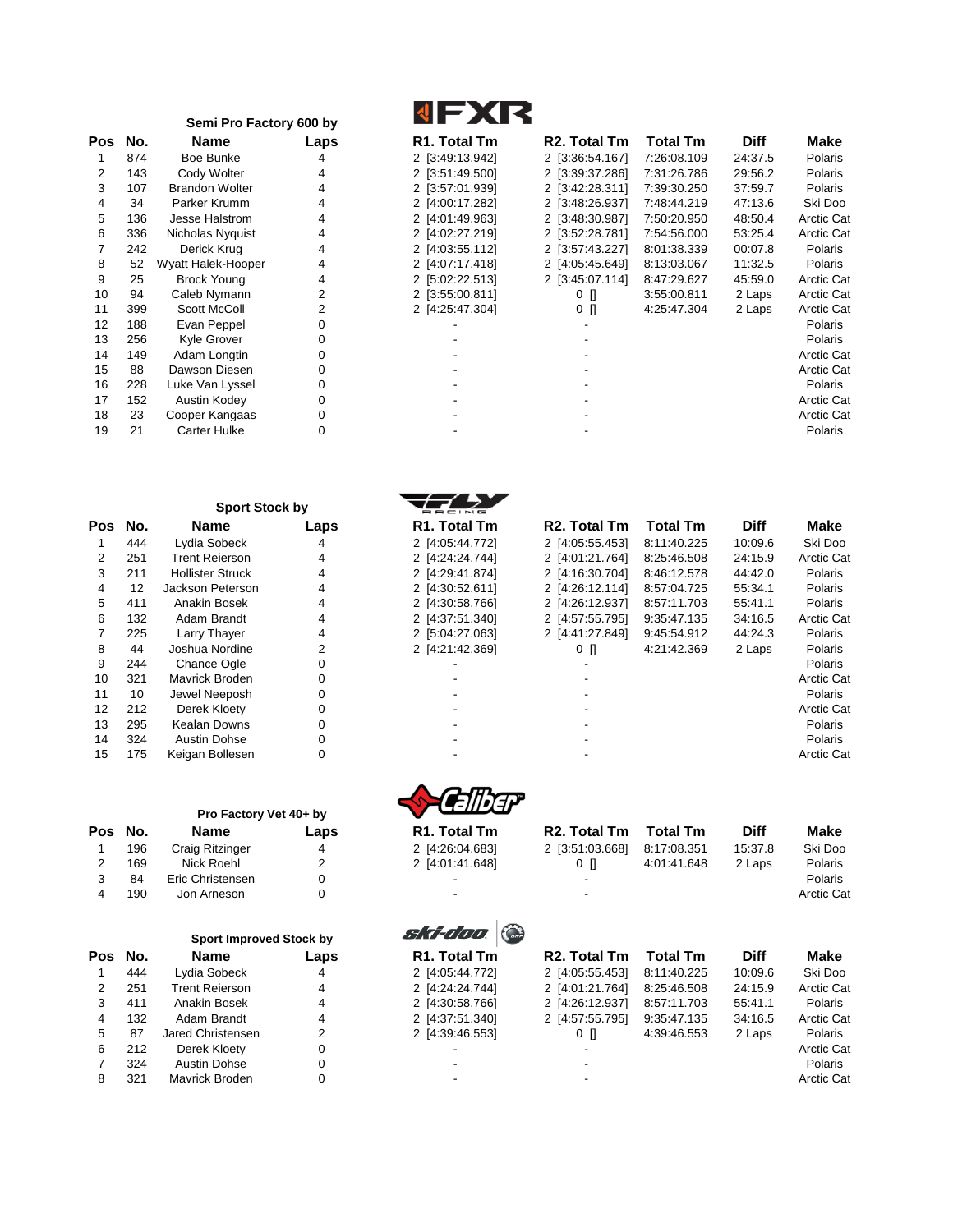

| Pos | No. | Name                   | Laps | R <sub>1</sub> . Total Tm | Total Tm                  | Diff            | Make        |                   |
|-----|-----|------------------------|------|---------------------------|---------------------------|-----------------|-------------|-------------------|
|     | 68  | <b>Rielly Clark</b>    |      | 1 [2:26:55.115]           | 2:26:55.115               |                 | Arctic Cat  |                   |
| 2   | 939 | <b>Bennett Iverson</b> |      | 1 [2:28:36.303]           | 2:28:36.303               | 0:01:41.188     | Arctic Cat  |                   |
| 3   | 9   | Reese Novacek          |      | 1 [2:34:38.432]           | 2:34:38.432               | 0:06:02.129     | Polaris     |                   |
| 4   | 871 | <b>Trig Anderson</b>   | 0    |                           |                           |                 | Arctic Cat  |                   |
|     |     |                        |      |                           |                           |                 |             |                   |
|     |     | Jr 14-17 by            |      | <b>GTUDEOY</b>            |                           |                 |             |                   |
| Pos | No. | <b>Name</b>            | Laps | R1. Total Tm              | R <sub>2</sub> . Total Tm | <b>Total Tm</b> | <b>Diff</b> | Make              |
|     | 77  | Aiden Johnson          | 4    | 2 [4:09:11.092]           | 2 [3:55:46.264]           | 8:04:57.356     | 03:26.8     | <b>Arctic Cat</b> |
| 2   | 325 | Jaxon Hammer           | 4    | 2 [4:11:03.498]           | 2 [4:06:37.733]           | 8:17:41.231     | 16:10.6     | Polaris           |
| 3   | 825 | Keagen Houser          | 4    | 2 [4:15:36.283]           | 2 [4:22:17.337]           | 8:37:53.620     | 36:23.0     | <b>Arctic Cat</b> |
| 4   | 216 | Luke Omang             | 4    | 2 [4:40:23.154]           | 2 [4:29:26.144]           | 9:09:49.298     | 08:18.7     | <b>Arctic Cat</b> |
| 5   | 8   | Brady Wadena           | 4    | 2 [4:54:40.419]           | 2 [4:40:58.261]           | 9:35:38.680     | 34:08.1     | <b>Arctic Cat</b> |
| 6   | 134 | <b>Hunter Kiesow</b>   | 4    | 2 [4:57:39.856]           | 2 [4:38:09.281]           | 9:35:49.137     | 34:18.5     | <b>Arctic Cat</b> |
|     | 51  | Abe Miller             | 4    | 2 [5:36:40.712]           | 2 [4:44:12.117]           | 10:20:52.829    | 19:22.2     | <b>Arctic Cat</b> |
| 8   | 115 | Dawson Darco           | 2    | 2 [4:36:05.070]           | 0 N                       | 4:36:05.070     | 2 Laps      | <b>Arctic Cat</b> |
| 9   | 41  | <b>Elliot Clark</b>    |      | 2 [5:15:10.524]           | 0 []                      | 5:15:10.524     | 2 Laps      | <b>Arctic Cat</b> |
| 10  | 469 | Aaden Olson            |      |                           |                           |                 |             | <b>Arctic Cat</b> |

|     |     | Jr 10-13 Girls by    |      | <i>Sanaramors</i>         |             |             |            |  |
|-----|-----|----------------------|------|---------------------------|-------------|-------------|------------|--|
| Pos | No. | Name                 | Laps | R <sub>1</sub> . Total Tm | Total Tm    | Diff        | Make       |  |
|     | 110 | <b>Taylor Cloose</b> |      | 1 [2:47:39.163]           | 2:47:39.163 |             | Arctic Cat |  |
|     | 551 | Madyson Landin       |      | 1 [3:24:26.702]           | 3:24:26.702 | 0:36:47.539 | Polaris    |  |
|     |     | Jr 14-17 Girls by    |      |                           |             |             |            |  |

**@YAMAHA** 

| Pos No. |      | Name          | Laps | R <sub>1</sub> . Total Tm | R2. Total Tm Total Tm        | <b>Diff</b> | Make              |
|---------|------|---------------|------|---------------------------|------------------------------|-------------|-------------------|
|         | 144  | Unity Gausen  |      | 2 [5:21:51.301]           | 2 [5:07:04.388] 10:28:55.689 | 27:25.1     | Polaris           |
|         | -354 | Frankie Omang |      | 2 [6:26:58.604]           |                              | 21:31.7     | <b>Arctic Cat</b> |

### *TDS Trucking*

|     | Name             | Laps | R <sub>1</sub> . Total Tm | R <sub>2</sub> . Total Tm | <b>Total Tm</b> | <b>Diff</b>                                                                   | Make              |
|-----|------------------|------|---------------------------|---------------------------|-----------------|-------------------------------------------------------------------------------|-------------------|
| 36  | Mike Carver      | 4    | 2 [4:25:59.019]           |                           |                 | 15:03.0                                                                       | <b>Arctic Cat</b> |
| 225 | Larry Thaver     | 4    | 2 [5:04:27.063]           |                           |                 | 44:24.3                                                                       | Polaris           |
| 194 | Brian Wrightsman | 4    | 2 [5:36:33.369]           | 2 [5:16:51.406]           |                 | 51:54.2                                                                       | Polaris           |
|     | Pos No.          |      | Masters 50+ by            |                           |                 | 2 [4:50:34.588] 9:16:33.607<br>9:45:54.912<br>2 [4:41:27.849]<br>10:53:24.775 |                   |

#### *Christian Transport*

|                | Masters 40+ by          |      |                           |                           |             |                                                                                                  |                   |
|----------------|-------------------------|------|---------------------------|---------------------------|-------------|--------------------------------------------------------------------------------------------------|-------------------|
|                | Name                    | Laps | R <sub>1</sub> . Total Tm | R <sub>2</sub> . Total Tm | Total Tm    | <b>Diff</b>                                                                                      | Make              |
| 255            | Justin Winkler          | 4    | 2 [4:09:19.596]           | 2 [4:06:23.770]           | 8:15:43.366 | 14:12.8                                                                                          | <b>Arctic Cat</b> |
| 713            | Ryan Weidemann          | 4    | 2 [4:20:12.667]           |                           | 8:36:19.063 | 34:48.5                                                                                          | Polaris           |
| 211            | <b>Hollister Struck</b> | 4    | 2 [4:29:41.874]           |                           |             | 44:42.0                                                                                          | Polaris           |
| 36             | Mike Carver             | 4    | 2 [4:25:59.019]           |                           | 9:16:33.607 | 15:03.0                                                                                          | <b>Arctic Cat</b> |
| $\overline{4}$ | Jill Hetteen            | 4    | 2 [5:01:36.439]           |                           |             | 50:57.6                                                                                          | Polaris           |
|                | Pos No.                 |      |                           |                           |             | 2 [4:16:06.396]<br>2 [4:16:30.704] 8:46:12.578<br>2 [4:50:34.588]<br>2 [4:50:51.754] 9:52:28.193 |                   |

|    |     | Jr 10-13 by            |      |
|----|-----|------------------------|------|
| os | No. | Name                   | Laps |
|    | 68  | <b>Rielly Clark</b>    |      |
| 2  | 939 | <b>Bennett Iverson</b> | 1    |
| 3  | 9   | Reese Novacek          | 1    |
| 4  | 871 | <b>Trig Anderson</b>   | ი    |

#### **Jr 14-17 by**

| οs             | No. | <b>Name</b>         |                |
|----------------|-----|---------------------|----------------|
| 1              | 77  | Aiden Johnson       | 4              |
| 2              | 325 | Jaxon Hammer        | 4              |
| 3              | 825 | Keagen Houser       | 4              |
| $\overline{4}$ | 216 | Luke Omang          | 4              |
| 5              | 8   | Brady Wadena        | 4              |
| 6              | 134 | Hunter Kiesow       | 4              |
| $\overline{7}$ | 51  | Abe Miller          | 4              |
| 8              | 115 | Dawson Darco        | $\overline{2}$ |
| 9              | 41  | <b>Elliot Clark</b> | $\overline{2}$ |
| 10             | 469 | Aaden Olson         | ი              |

 $\mathcal{L}^{\pm}$